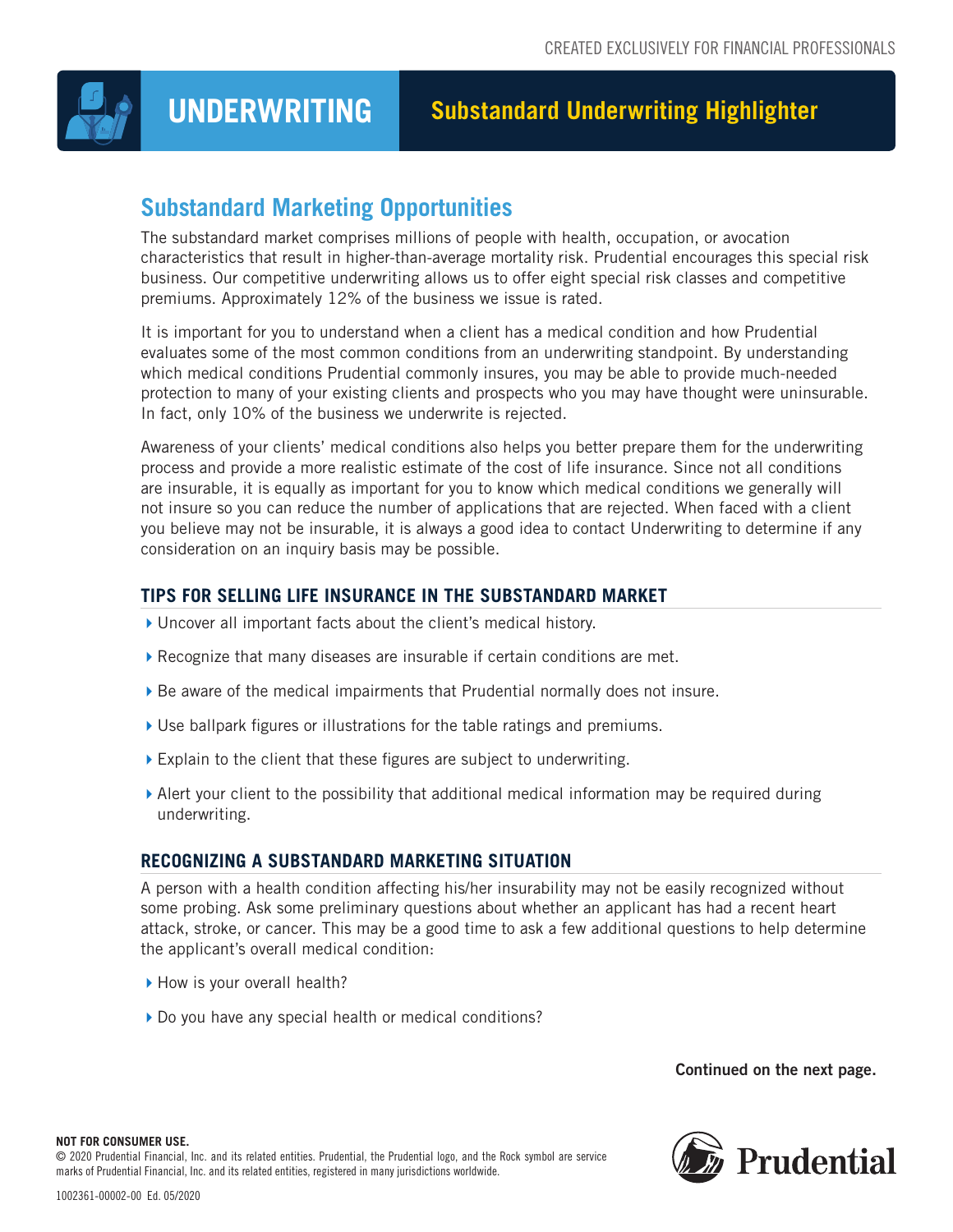- Are you currently taking any medications? If so, what type and for what reason?
- Are you currently under a doctor's care? If so, for what reason?

The answers to these questions may provide you with enough information to determine if there is a medical condition that may cause the case to be rated or rejected. If you suspect the case may be rated, you should prepare the client for that possibility. A copy of the *What Every Consumer Should Know About Life Insurance* (1008238) brochure should be provided to clients. This mandatory consumer brochure provides an overview of each of the types of life insurance available in the marketplace, as well as information on underwriting.

# **MEDICAL CONDITIONS THAT ARE GENERALLY NOT INSURABLE**

While Prudential will consider each and every application for life insurance, there are certain medical conditions that are generally uninsurable. In these instances, it is recommended that you contact Underwriting to determine insurability:

- 1. AIDS.
- 2. Treatment of alcoholism within two years.
- 3. Aneurysm present.
- 4. Coronary disease where applicant has not returned to work since the occurrence or where there has been recent congestive heart failure.
- 5. Drug addiction.
- 6. Certain types of cancer, especially if the proposed insured is applying within one year of diagnosis or cessation of treatment, or if cancer is metastatic or recurrent.
- 7. Current kidney dialysis treatment.
- 8. Organ transplant other than kidney.
- 9. Certain psychotic disorders (some disorders will be accepted if they are in remission).

10. Recent or multiple suicide attempts.

#### **MEDICAL CONDITIONS THAT ARE OFTEN INSURABLE**

- ▶ Heart attack
- ▶ Hypertension (high blood pressure)
- Coronary bypass surgery ▶ Cancer\* (over one year in remission)
- ▶ Heart valve replacement Asthma
	- Stroke
- ▶ Diabetes

▶ Pacemakers

A good rule of thumb for determining if a condition is insurable: If the applicant is no longer undergoing treatment and is actively back at work with no restrictions, the case will often be accepted for some extra premium. Any applicant with a significant medical condition who is not actively back at work or who has retired due to his/her condition may not be accepted for life insurance.

\*The postponement period for cancer histories varies by the type of cancer. Call Underwriting for additional guidance.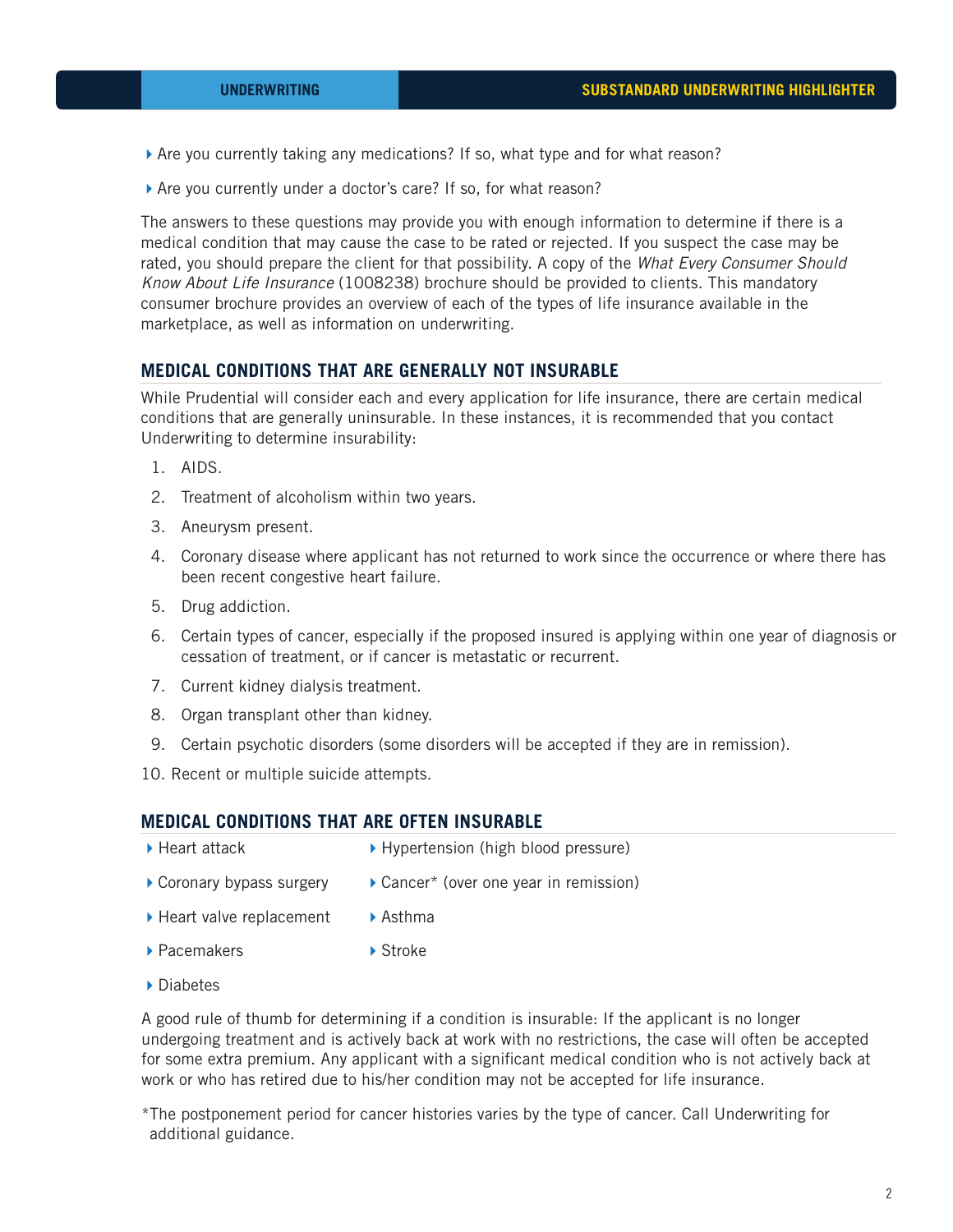# **COMMON MEDICAL CONDITIONS**

The following section provides a reference for some of the most common medical impairments and will help you "ballpark" ratings. The impairments covered in this highlighter are: heart attack, coronary bypass surgery, diabetes, hypertension (high blood pressure), cancer, asthma, and stroke.

Each of the medical reference charts provides you with:

- Questions about the applicant's condition and symptoms that you can ask at point-of-sale to help you "ballpark" the rating that may be required. (Refer to the **Documentation** section of this highlighter for information about capturing and recording this information.)
- A chart to help estimate the Table Rating based on the client's symptoms. In many cases, you can then run an illustration or estimate the premium based on this "ballpark" rating.

Additionally you may refer to our *Individual Inquiry Offer Best Case Scenario Underwriting Guide* (1010601), which lists the relevant reports needed by Underwriting. The critical information needed for proper assessment, a best case scenario, and the circumstances where Prudential would be unable to offer coverage are listed for common medical impairments and vocational and avocational risks.

Make sure you tell the client that his/her final rating will come after a complete underwriting evaluation. The final rating may change the premiums and guaranteed and non-guaranteed values shown on the illustration.

The NAIC (National Association of Insurance Commissioners) Life Insurance Illustration Model Regulation requires that, for certain policies, you provide the client with an illustration that matches the policy issued. If a case is rated differently than what you originally illustrated, you must provide the client with a "revised" illustration and obtain the appropriate signatures on that illustration. Our illustrations include a feature that will "stamp" the illustration as revised.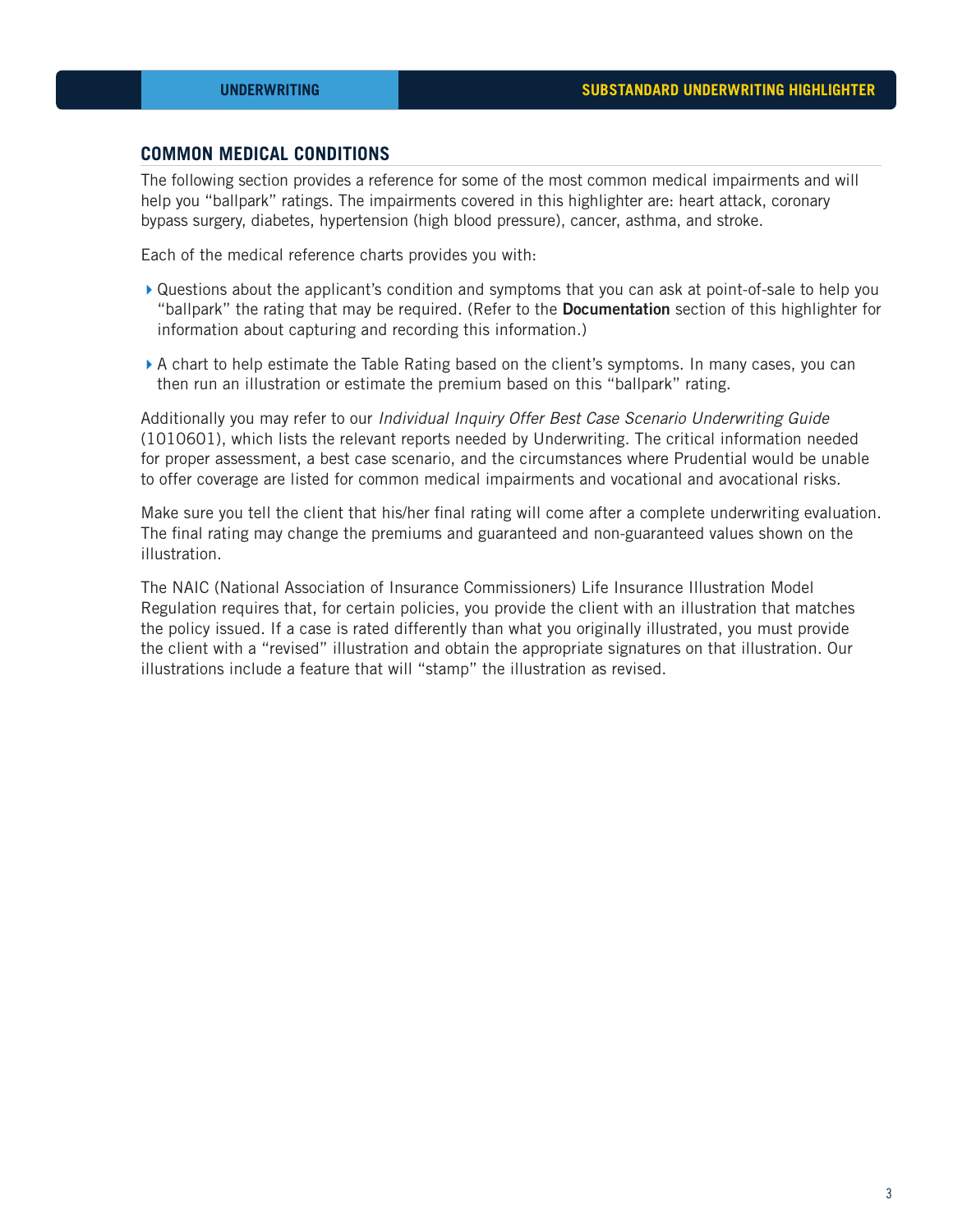# **CORONARY ARTERY DISEASE**

#### The answers to the following questions will be important in evaluating the case:

- ▶ On what date did the initial episode occur?
- What type of treatment was administered?
- How long were you in the hospital?
- ▶ Have your activities been restricted?
- ▶ What medications are you taking?
- $\blacktriangleright$  Have you had any chest discomfort since the original episode?
- Do you have any other health problems?
- $\blacktriangleright$  Have you resumed normal activities?
- $\blacktriangleright$  Have you used tobacco products in the last 12 months?

#### The Ballpark Table Rating

Table D is a basic starting point for a medical history of a cardiac event. The column on the left provides credits that may be available to lower the rating or have no rating. The column in the middle contains the favorable features that may allow the client to qualify for a moderate table rating. The column on the right indicates less favorable features that are very likely to result in a higher rating or possible decline.

#### Lower Table Rating/No Rating

- ▶ Favorable medications including antiplatelet
- $\blacktriangleright$  Negative stress test with favorable METS
- Angiogram reveals minimal plaque burden and vessels involved
- ▶ Favorable lipid values and use of a statin
- ▶ Stable lifestyle habits, regular exercise program, normal weight, excellent control of hypertension, and quality medical surveillance
- ▶ No other health impairments

#### Moderate Table Rating

- Age at diagnosis was over 50
- ▶ Single event
- $\triangleright$  No symptoms since initial diagnosis
- ▶ No other health problems
- Resumed normal activities within 3 months of initial diagnosis
- **Limited information** regarding extent of disease

#### Higher Table Rating/Decline

- $\triangleright$  Age at diagnosis was under 40
- $\triangleright$  Multiple episodes
- ▶ Symptoms since initial diagnosis
- ▶ ECG changes
- $\triangleright$  Complications including excessive plaque burden, multiple vessels involved, ratable diabetes, blood pressure, and build
- $\blacktriangleright$  History of diabetes, cardiovascular disease, and recent history of smoking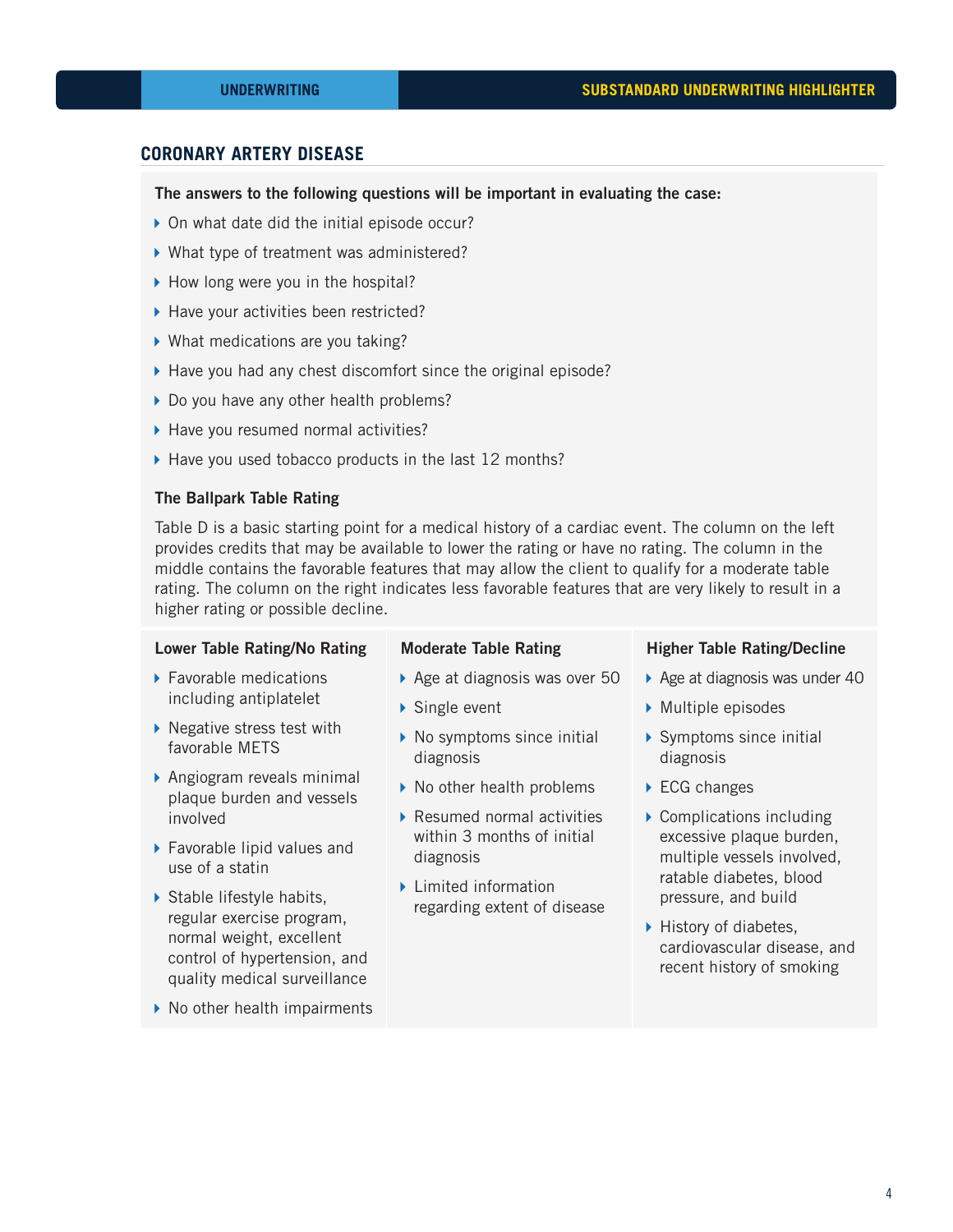# **SURGICAL CORONARY ARTERY DISEASE INTERVENTION**

#### The answers to the following questions will be important in evaluating the case:

- ▶ On what date did the initial episode occur?
- What type of testing and treatment was administered?
- ▶ How many vessels were involved?
- ▶ What medications are you taking?
- $\blacktriangleright$  Have you had any chest discomfort since the original episode?
- Do you have any other health problems?
- $\blacktriangleright$  Have you resumed normal activities?
- ▶ Have you used tobacco products in the last 12 months?

#### The Ballpark Table Rating

The basic starting point for a medical history of coronary artery disease with surgical intervention depends on the age at diagnosis. The column on the left provides credits that may be available to lower the rating. The column in the middle contains the favorable features that may allow the client to qualify for a moderate table rating. The column on the right indicates less favorable features that are very likely to result in a higher rating or possible decline.

#### Lower Table Rating/Standard

- ▶ Age at diagnosis was over 50
- ▶ No additional occurrences after initial diagnosis
- ▶ Angiogram/catheterization revealing plaque burden less than 50% and minimal vessels involved
- ▶ Favorable medications including antiplatelet and statin; negative stress test with favorable METS
- Stable lifestyle habits, regular exercise program, normal weight, excellent control of hypertension, lipid values, and quality medical surveillance
- $\triangleright$  No other health impairments

#### Moderate Table Rating

- ▶ Age at diagnosis was over 50
- $\triangleright$  No symptoms since initial episode; no restrictions; prompt recovery
- $\blacktriangleright$  Few (1 to 3) vessels involved; 1 or more vessels may have 50% stenosis
- $\blacktriangleright$  Limited information regarding extent of disease; may not have angiogram/ catheterization report
- ▶ Resumed normal activities within 3 months of attack
- ▶ No other vascular problems

#### Higher Table Rating/Decline

- ▶ Age at diagnosis was under age 40
- ▶ Cardiac symptoms since medical intervention (bypass or stent placement)
- ▶ Degree of stenosis greater than 50% for multiple vessels (4 or more vessels involved); extensive coronary disease before surgery
- ▶ ECG changes or treadmill ECG with unfavorable METS
- ▶ Complications including excessive plaque burden; more than 3 vessels involved; blood pressure, lipids, and build not controlled
- ▶ Combination medical history of diabetes, cardiovascular disease, and recent smoking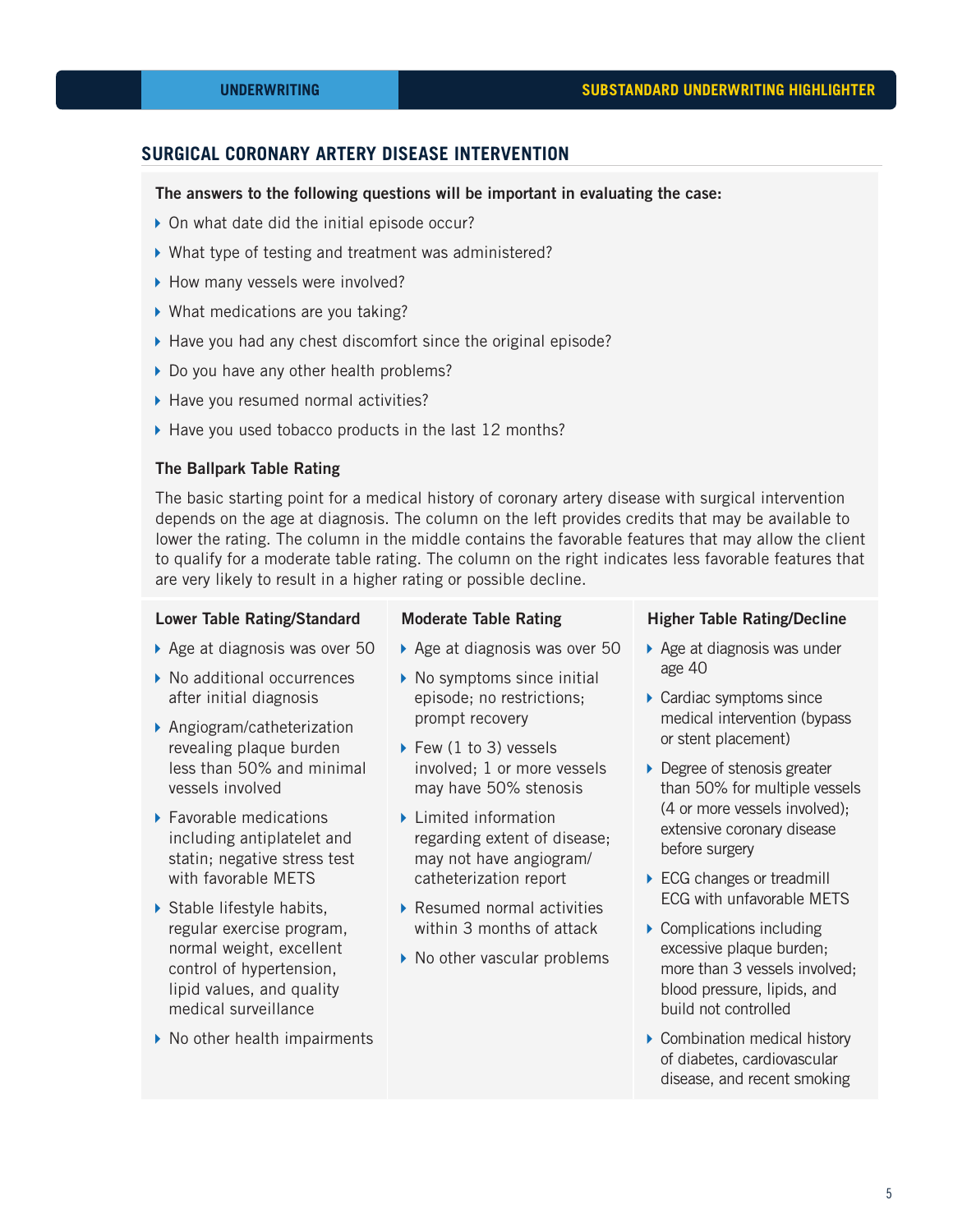# **DIABETES**

#### The answers to the following questions will be important in evaluating the case:

- ▶ What was your age at diagnosis?
- Are you taking insulin, medications, or diet-control pills?
- ▶ How often do you consult a physician?
- Do you test for blood sugar? If so, what are the results?
- ▶ Have you had any of the following disorders? a. Eye problems b. Heart disease c. Kidney disease d. Poor circulation

#### The Ballpark Table Rating

The basic starting point for a medical history of diabetes depends on the age at diagnosis and duration. The column on the left provides credits that may be available to lower the rating. The column in the middle contains the favorable features that may allow the client to qualify for a moderate table rating. The column on the right indicates less favorable features that are very likely to result in a higher rating or possible decline.

# Lower Table Rating/Standard\*

### Moderate Table Rating

- ▶ Late onset (over age 40)
- ▶ Late onset (over age 40)
- ▶ Controlled by diet or oral medication
- ▶ Excellent A1c less than or equal to 7.0%
- ▶ Complies with diet restriction or medication, no proteinuria and no complications
- $\triangleright$  Frequent follow-ups, is a non-smoker, and no other ratable health impairments
- ▶ Excellent control of blood pressure less than 135/85, HDL greater than 45, and no debits for build
- ▶ Controlled by diet or oral medication
- Good A1c between 7.1 and 8.0%
- ▶ Complies with diet restrictions or medication, mild levels of proteinuria, and mild complications
- ▶ Frequent follow-ups
- $\blacktriangleright$  May have minor elevation with blood pressure, build, and lipids

#### Higher Table Rating/Decline

- Developed at an early age
- Insulin dependent; poor control with medication/insulin
- A1c greater than 8.1% and up to 10.9%
- ▶ A1c greater than or equal to 11% is a decline
- ▶ Complications: Coronary artery disease, diabetic retinopathy or neuropathy, and kidney disease
- ▶ Does not comply with diet restrictions, poor medical surveillance, and not compliant with medications
- Moderate levels of protein or micro albumin in the urine (moderate-to-high levels of protein is a decline)

# \*Non-Smoker Plus may be available with adult onset, excellent control, and no other health factors. Preferred classifications are not available.

Note: Late-onset Type 2 diabetics who do not smoke and are maintained by diet and/or oral medication with "excellent" control, have a blood pressure reading of less than or equal to 135/85, an HDL of greater than 45, and no debits for build, may qualify for the Non-Smoker Plus category. Refer to the *Rx for Success* series, which can be found on www.pruxpress.com, for additional details.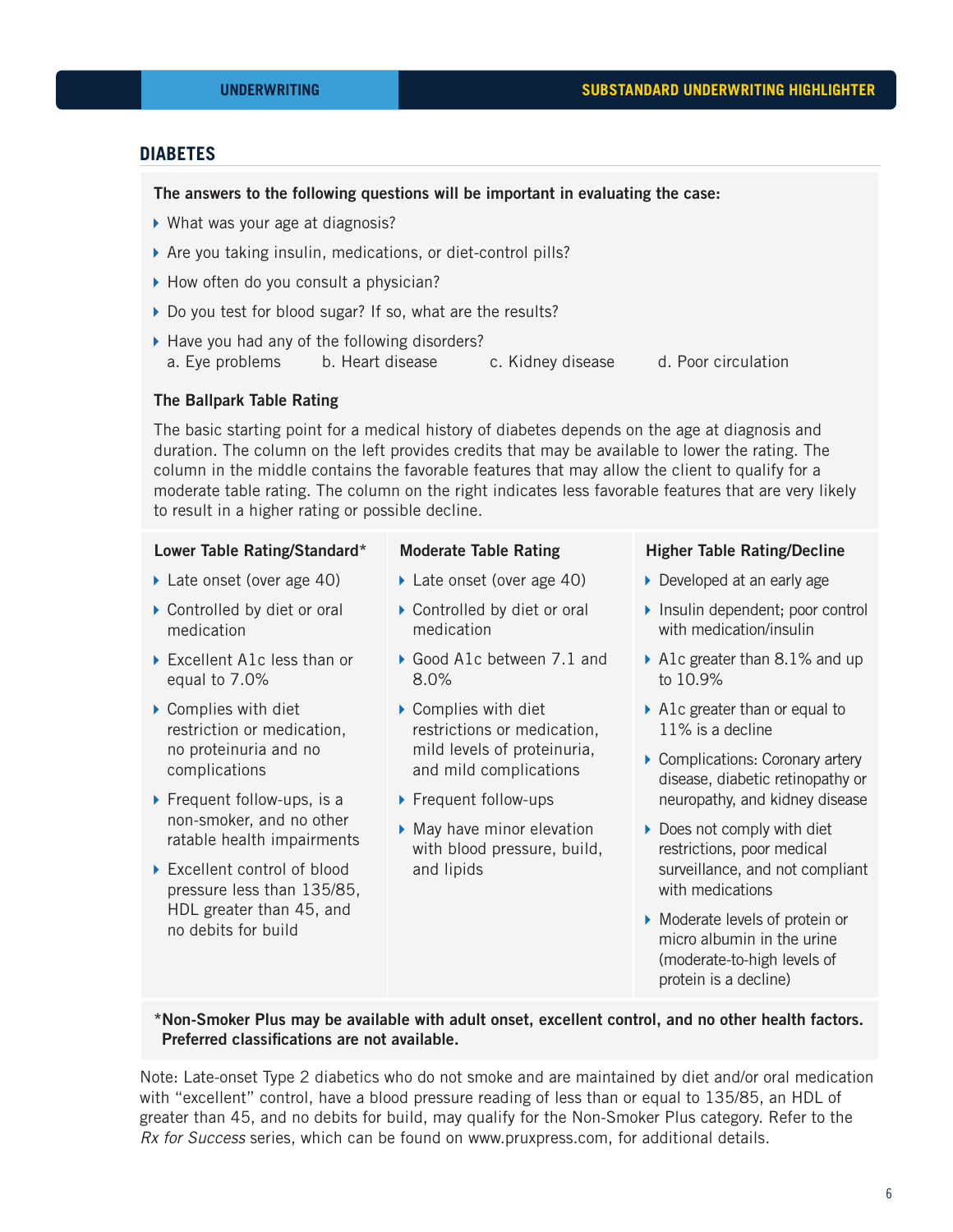# **HYPERTENSION (HIGH BLOOD PRESSURE)**

#### The answers to the following questions will be important in evaluating the case:

- How long have you had blood pressure problems?
- ▶ What are your blood pressure readings?
- Do you keep your blood pressure under control?
- ▶ What medications are you taking?
- ▶ Do you have any other health problems—specifically diabetes, kidney disease, or heart disease?

#### The Ballpark Table Rating

The rating for hypertension can range widely between Preferred and Table H based on the applicant's condition. The column on the left provides credits that may be available to permit no rating at all. A good rule of thumb for estimating the rating is that the column in the middle contains the favorable features that may allow the client to qualify for a low/moderate table rating. The column on the right indicates less favorable features that are very likely to result in a higher rating or possible decline.

#### No Rating

- ▶ Excellent control within last year
- $\triangleright$  Single medication
- ▶ Complies with doctor's advice
- ▶ No other cardiovascular/ kidney problems
- ▶ Negative stress test or cardiac testing; various credits including family history may eliminate a rating or place case into Preferred criteria
- Ages  $18 49$ , reading no higher than:\*\*
	- 130/80 for Best
	- 135/85 for Pref NT
	- 145/90 for NSP
- Ages 50 and up, reading no higher than:\*\*
	- 135/85 for Best
	- 140/90 for Pref NT
	- 150/95 for NSP

### Low/Moderate Table Rating

- Good control within last year
- Single or multiple medications
- ▶ At times complies with doctor's advice
- Some minor complications but still within control
- ▶ Negative stress test can reduce a table rating by one class
- Ages  $18 34$ , reading no higher than:
	- 150/100 for a low rating
	- 160/105 for a moderate rating
- Ages  $35 49$ , reading no higher than:
	- 160/100 for a low rating
	- 170/100 for a moderate rating
- Ages  $50 69$ , reading no higher than:
	- 160/105 for a low rating
	- 170/108 for a moderate rating
- Ages 70 and up, reading no higher than:
	- 170/105 for a low rating
	- 180/108 for a moderate rating

#### Higher Table Rating/Decline\*

- ▶ Poor control even with medications
- Multiple medications; frequent changes in medications
- $\triangleright$  Non-compliant with doctor's advice
- $\triangleright$  Other complications including cardiovascular/kidney disease
- ▶ Positive stress test or other unfavorable cardiac testing
- Ages  $18 49$ , reading no higher than 160/108 for a high rating and a decline for any higher readings
- $\triangleright$  Ages 35 49, reading no higher than 180/108 for a high rating and a decline for any higher readings
- Ages  $50 69$ , reading no higher than 180/112 for a high rating and a decline for any higher readings
- Ages 70 and up, reading no higher than 180/112 for a high rating and a decline for any higher readings

\*Various complications and high readings may contribute to a decline.

\*\*Preferred classification will vary depending on age, build, and blood pressure readings.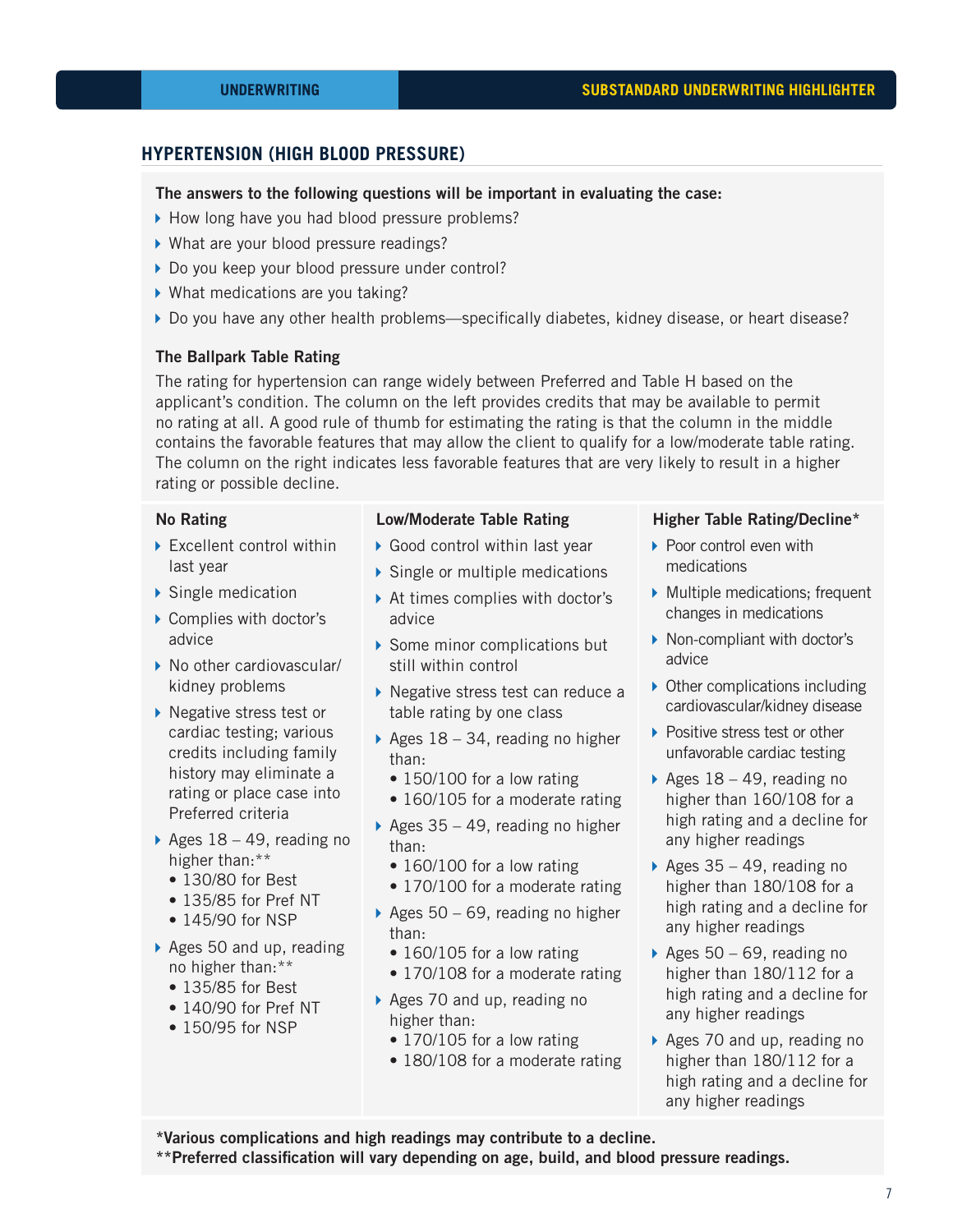# **CANCER**

#### The answers to the following questions will be important in evaluating the case:

- ▶ When was the cancer first diagnosed?
- ▶ Where was the cancer found?
- Was there any spread, or has it metastasized?
- ▶ On what date was all treatment completed?
- Have there been any recurrences?
- Do you know the stage or grade of the cancer?

# The Ballpark Table Rating

Most types of cancer will generally result in a Temporary Extra premium. A Table Rating may also be needed depending on the case features and type of cancer. The amount of extra premium will depend on the features of each applicant's condition. Generally, features included in the column in the middle may permit a lower cost per thousand or a shorter time period during which the extra premium is required. The column on the left provides criteria that may be available to permit no rating at all. Features listed in the column on the right may mean the client is uninsurable.

#### No Rating\*

#### Probable Rating

- ▶ Distant history
- ▶ No metastasis
- ▶ No recurrence
- ▶ No medication (except Tamoxifen)
- ▶ Good follow-up surveillance
- Most *in situ* cancers will not produce a rating
- ▶ History greater than 1 year (depending on the type of cancer and location)
- ▶ No metastasis
- ▶ No recurrence
- ▶ No current medication (except for Tamoxifen)
- Melanoma often ratable within certain period of time (other skin cancers likely non-ratable)
- ▶ Good follow-up surveillance

#### Probable Decline

- **Metastasis**
- ▶ Recurrent
- $\triangleright$  Currently (or within 1 year) under treatment
- ▶ Poor follow-up surveillance
- ▶ A second primary cancer

\*Thyroid cancer may qualify for Non-Smoker Plus immediately after treatment and completion of therapy depending on age when diagnosed and stage.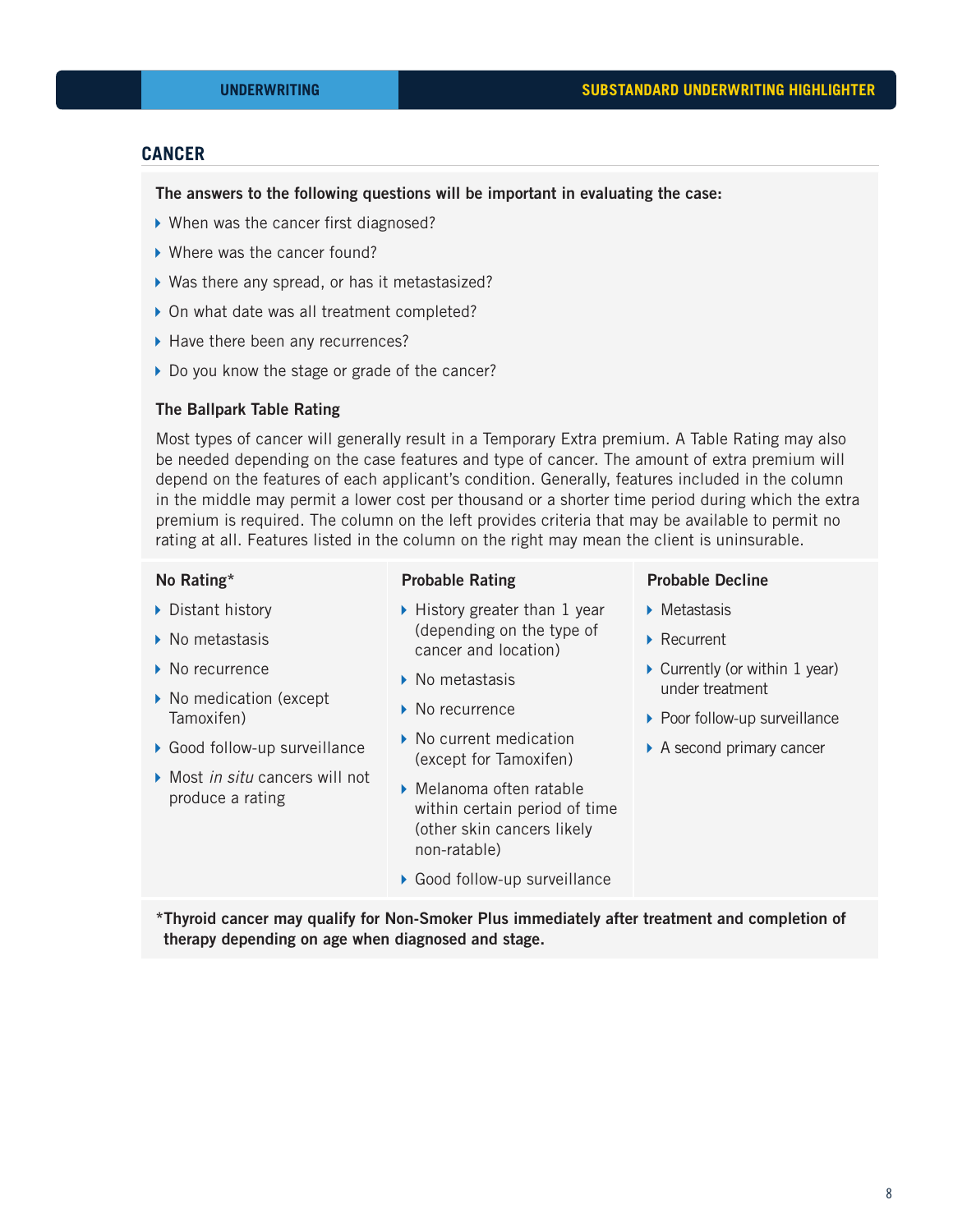# **ASTHMA**

# The answers to the following questions will be important in evaluating the case:

- ▶ How often do attacks occur?
- What type of treatment/medication is required?
- ▶ Do you require medication daily? Or just during an attack?
- $\blacktriangleright$  How many episodes in the last year have required a visit to the emergency room or your physician?
- ▶ Have you ever been hospitalized for an attack? If so, when?
- How long do the attacks typically last?

#### The Ballpark Table Rating

Very mild asthma is typically not rated. A more significant history of asthma will generally result in a Table B – D rating. Generally, features contained in the column in the middle will result in a Table B rating. The column on the left provides criteria that may be available to permit no rating at all. The column on the right indicates less favorable features that will likely result in a higher rating or mean the client is uninsurable.

# No Rating\*

- ▶ One continuous oral medication, but no steroids; may use daily inhalers intermittently for relief
- ▶ No hospitalizations or emergency room visits
- ▶ No steroid use
- Intermittent symptoms or infrequent exacerbations
- $\triangleright$  No other serious health impairments

#### Low Table Rating

- ▶ Requires continuous multiple oral medications and any number of inhalers of any kind, including steroids
- ▶ No hospitalizations or emergency room visits in the last year
- ▶ Rare use of steroid treatment
- Infrequent attacks
- May have other mild respiratory disease

# High Table Rating/Probable **Decline**

- ▶ Age at diagnosis over age 55; any number of inhalers, including steroids; may include low dose of oral steroid
- ▶ Continuous medications including oral steroids
- ▶ Restricted activities
- ▶ Asthma associated with cardiovascular and renal disease is uninsurable
- $\blacktriangleright$  History of multiple hospitalizations or emergency room visits (if last hospital visit was within 6 months, decline)
- ▶ Home oxygen (decline)

\*Results of pulmonary function test will be considered, if available.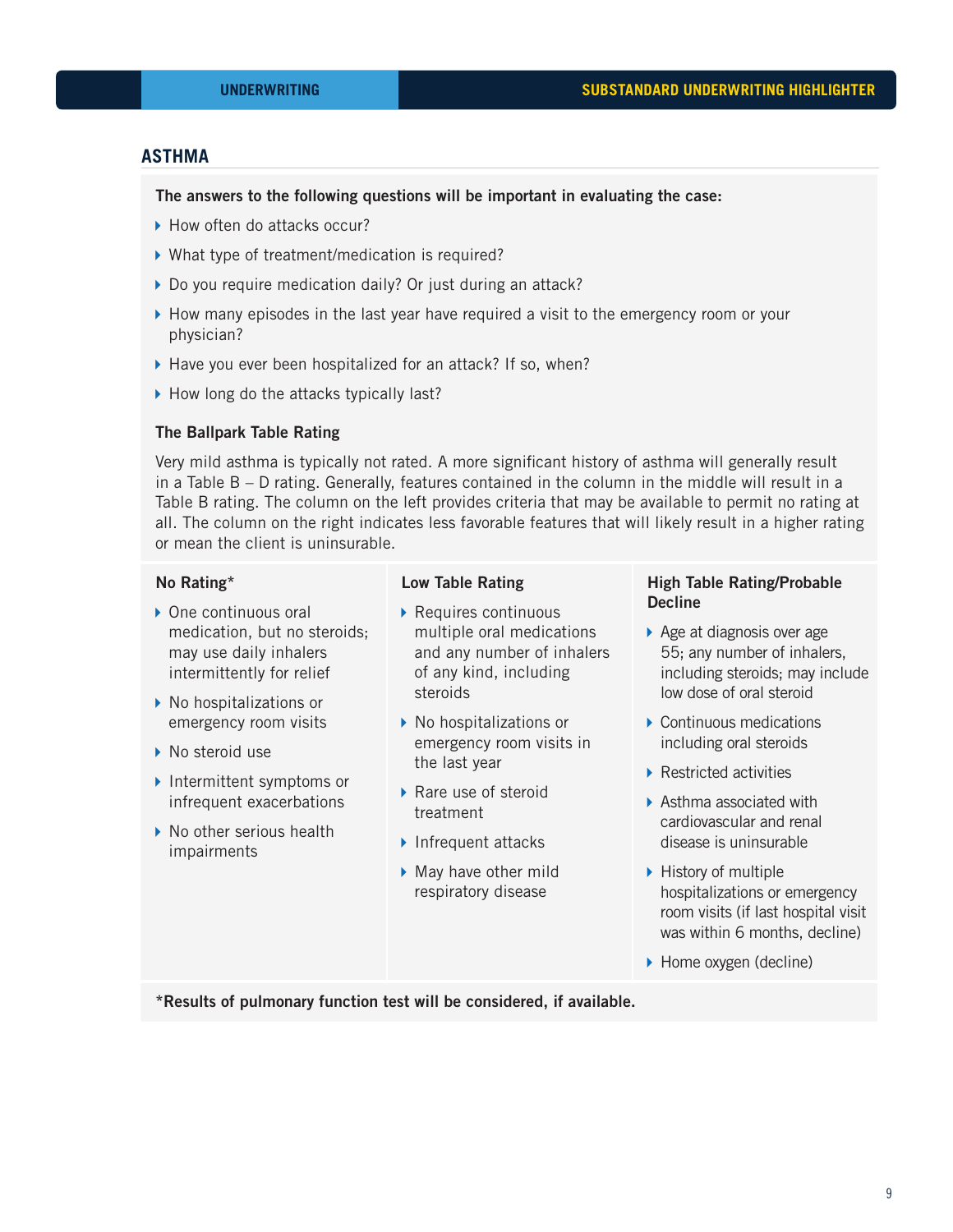# **DEPRESSION/ANXIETY DISORDER**

# The answers to the following questions will be important in evaluating the case:

- ▶ When were you first diagnosed?
- ▶ What type of treatment/medication is required?
- $\blacktriangleright$  Have you had a change in your medication in the last year?
- Are you fully functional at home and work without symptoms?
- $\blacktriangleright$  Have you ever been hospitalized for a depression/anxiety-related issue? If so, when?
- $\blacktriangleright$  Have you ever had a disability related to depression or anxiety? If so, how long ago, and were you able to return to normal activities?

#### The Ballpark Table Rating

Very mild depression/anxiety is typically not rated. A low rating may be assessed if there is a diagnosis of bipolar or evidence of ongoing problems with sleep, weight fluctuation, decreased concentration or difficulty making decisions, loss of interest or pleasure (but still functional at home and work). A rating to declined may be necessary if there is evidence of episodes involving psychotic features, suicidal ideations or attempts, recent hospitalizations, disability or ECT treatments.

The column on the left provides criteria that may be available to permit no rating at all. Generally, features contained in the column in the middle will result in a low/moderate table rating. The column on the right indicates less favorable features that will likely result in a higher rating or determine that the client is uninsurable.

| <b>No Rating</b>                                                                                                                                                                                                                                                                                                       | <b>Low/Moderate Table Rating</b>                                                                       | <b>Higher Table Rating/Decline</b>                                                                                                                                                                                                                                                                                                                                                                                                                                                                        |  |  |  |
|------------------------------------------------------------------------------------------------------------------------------------------------------------------------------------------------------------------------------------------------------------------------------------------------------------------------|--------------------------------------------------------------------------------------------------------|-----------------------------------------------------------------------------------------------------------------------------------------------------------------------------------------------------------------------------------------------------------------------------------------------------------------------------------------------------------------------------------------------------------------------------------------------------------------------------------------------------------|--|--|--|
| May currently have some<br>symptoms                                                                                                                                                                                                                                                                                    | May currently have some<br>symptoms                                                                    | ▶ High: Currently experiencing multiple<br>symptoms                                                                                                                                                                                                                                                                                                                                                                                                                                                       |  |  |  |
| Stable with or without<br>medication. No anti-<br>psychotic medications<br>or MAO inhibitors.<br>$\triangleright$ No hospitalizations or<br>emergency room visits<br>in past 3 years<br>▶ No disability, most<br>recent greater than<br>3 years ago<br>$\triangleright$ No suicide ideation<br>within the past 3 years | Diagnosis of bipolar<br>disease                                                                        | High: May be taking anti-psychotic medication<br>or MAO inhibitor                                                                                                                                                                                                                                                                                                                                                                                                                                         |  |  |  |
|                                                                                                                                                                                                                                                                                                                        | $\blacktriangleright$ May be taking medications<br>including anti-psychotics                           | ▶ High: Recent hospitalizations within the last<br>2 years but not within the last 12 months<br>Disability: Recent disability within last 2 years<br>but not within the last 12 months, now fully<br>recovered<br>▶ 1 suicide attempt; postpone 3 years from<br>attempt. 2 attempts; postpone 5 years from<br>last attempt<br>Decline: Any suspicion of medication abuse<br>or taking 4 or more psychiatric medications<br>Decline: Disability within the last year<br>Decline: Hospitalized in last year |  |  |  |
|                                                                                                                                                                                                                                                                                                                        | but no MAO inhibitors<br>May include hospitalization<br>or emergency room visit,                       |                                                                                                                                                                                                                                                                                                                                                                                                                                                                                                           |  |  |  |
|                                                                                                                                                                                                                                                                                                                        | but none in last 2 years<br>$\triangleright$ Disability: 1 episode but<br>not within the last 2 years; |                                                                                                                                                                                                                                                                                                                                                                                                                                                                                                           |  |  |  |
|                                                                                                                                                                                                                                                                                                                        | currently fully recovered<br>with normal activities                                                    |                                                                                                                                                                                                                                                                                                                                                                                                                                                                                                           |  |  |  |
|                                                                                                                                                                                                                                                                                                                        | $\blacktriangleright$ No suicide ideation within<br>the last 6 months                                  |                                                                                                                                                                                                                                                                                                                                                                                                                                                                                                           |  |  |  |
|                                                                                                                                                                                                                                                                                                                        |                                                                                                        |                                                                                                                                                                                                                                                                                                                                                                                                                                                                                                           |  |  |  |

Note: One suicide attempt within the last 3 to 9 years will add a low to moderate table rating to the above categories. More than one suicide attempt will lead to a higher rating to decline to the above categories.

Note: No waiver of premium available with any rating for depression/anxiety disorder. In reviewing depression/anxiety disorders, classifications may vary depending on all other criteria.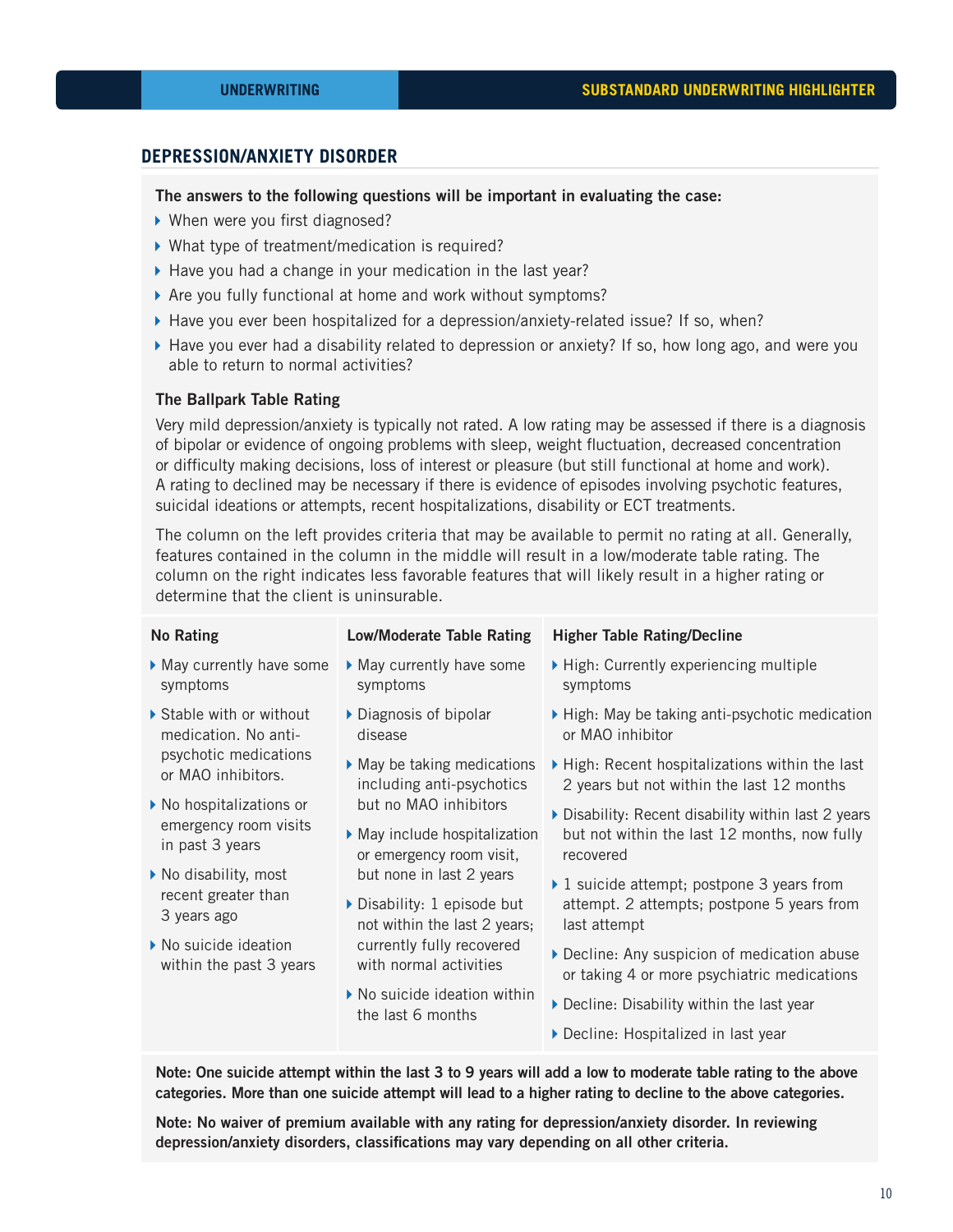# **OCCUPATIONAL RISK**

Most occupations do not require an additional premium. Those that are substandard are rated due to an increased risk of accidents, exposure to carcinogens, overseas locations, or potential for criminal involvement, and would generally be rated with flat extras. The following are examples of the types of occupations that may be rated:

- ▶ Bartenders
- Structural iron construction workers
- ▶ Explosives industry
- ▶ Loggers

▶ Gambling industry

Divers

▶ Automobile racers

Refer to the *Occupations Rating Schedule* (1013789) for additional information.

# **AVOCATIONAL RISK**

When underwriting an avocational risk, the following are taken into consideration: the nature of the activity, training/equipment used, observance of safety rules, frequency, future participation, professional/amateur status, and medical and lifestyle history. The primary hazard is accidental death. Those who belong to formal organizations and who only participate in limited or supervised activities present the best risk. The following are examples of the types of avocations that may be rated:

- ▶ Automobile or motorcycle racing
- ▶ Cave exploration/spelunking

▶ Bobsled racing

- $\triangleright$  Mountain climbing
- Motorboat or powerboat racing
- ▶ Sky diving

Refer to the *Avocations Guidelines* (1012888) for more information.

# **PREMIUM COMPARISONS**

The following are some sample annual premiums as of May 2020 to give you an idea of how a rated case may compare with someone with a Preferred or Standard rating.

| <b>TERM ESSENTIAL 10 \$250,000 DEATH BENEFIT</b> |                   |               |                   |                   |                   |                   |                   |                   |                   |                   |  |
|--------------------------------------------------|-------------------|---------------|-------------------|-------------------|-------------------|-------------------|-------------------|-------------------|-------------------|-------------------|--|
|                                                  |                   |               | <b>Table A</b>    | <b>Table B</b>    | Table C           | <b>Table D</b>    | <b>Table E</b>    | <b>Table F</b>    | <b>Table G</b>    | <b>Table H</b>    |  |
|                                                  | <b>Non-Smoker</b> | <b>Smoker</b> | <b>Non-Smoker</b> | <b>Non-Smoker</b> | <b>Non-Smoker</b> | <b>Non-Smoker</b> | <b>Non-Smoker</b> | <b>Non-Smoker</b> | <b>Non-Smoker</b> | <b>Non-Smoker</b> |  |
| Male,<br>Age 45                                  | \$617.50          | \$1,162.50    | \$792.50          | \$915.00          | \$1,042.50        | \$1,220.00        | \$1,475.00        | \$1,725.00        | \$1,980.00        | \$2,360.00        |  |
| Male,                                            | \$1,122.50        | \$2,600.00    | \$1,465.00        | \$1,702.50        | \$1,952.50        | \$2,295.00        | \$2,792.50        | \$3,280,00        | \$3,777.50        | \$4,515.00        |  |
| Age 55                                           |                   |               |                   |                   |                   |                   |                   |                   |                   |                   |  |
| Female,<br>Age 45                                | \$532.50          | \$1,075.00    | \$680.00          | \$782.50          | \$890.00          | \$1,037.50        | \$1,252.50        | \$1,462.50        | \$1,677.50        | \$1,995.00        |  |
| Female,<br>Age 55                                | \$742.50          | \$2,225.00    | \$960.00          | \$1,110.00        | \$1,267.50        | \$1,485.00        | \$1,800.00        | \$2,110.00        | \$2,425.00        | \$2,892.50        |  |

In some cases, a "temporary extra" is added to the premium for certain conditions. A temporary extra is a set dollar amount per thousand dollars of insurance that is added to the premium for a limited period of time. The exact amount and time are dependent on the actual condition and date of diagnosis and are determined by Underwriting.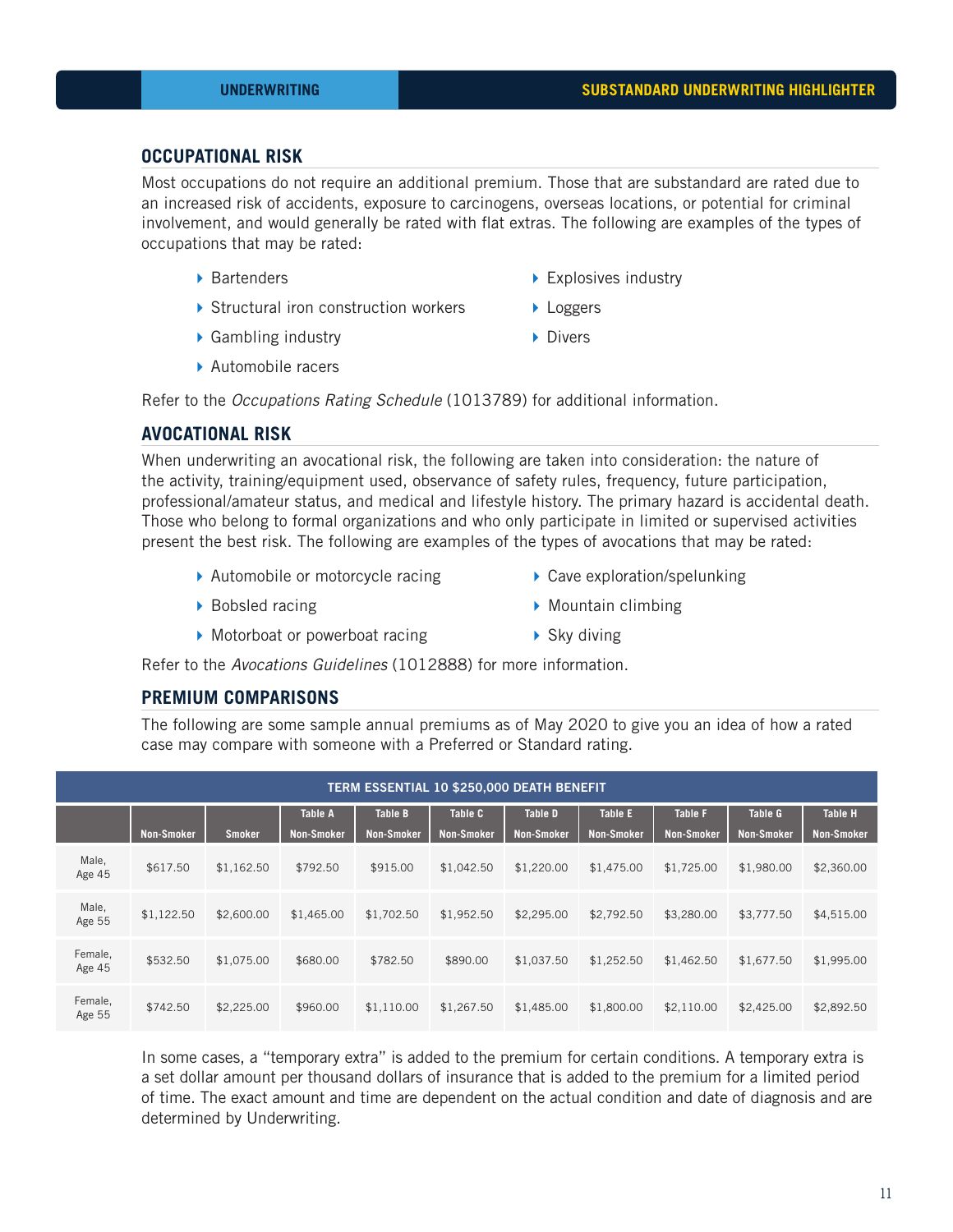# **DELIVERING A RATED CASE**

Most applicants know in advance if there is a chance they will be rated, especially if you did a proper job of uncovering medical conditions and preparing your client for this possibility at the point of sale. Use this highlighter to "ballpark" a rating when quoting a premium. As noted on the chart on the previous page, it is easy to see how a rating can greatly impact the premium for the same amount of coverage. You will need to prepare a client for this possibility at the point of sale to avoid a surprise at policy delivery.

Remain confident when delivering a rated case. You may find that many people with health considerations feel fortunate to get the protection they need at a reasonable price, so you are delivering good news rather than bad.

Resell the need. Your client made the decision to purchase life insurance to meet a need. Even if the premium is higher than he/she expected, that need still exists, and, in fact, it may be greater because of the increased health risk. Acceptance of the policy will transfer that risk from your client's family to the insurance company.

Important Note for VUL, SUL, and UL: If the case is issued at a rating higher than anticipated, the billed premium should be adjusted. The rating will not change the premium being billed automatically.

# **CAN A SUBSTANDARD RATING CHANGE?**

Insureds whose medical conditions improve after a specified time period may be able to improve their rating class. Ratings can generally be reviewed two years after a policy has been in force. The case will be completely reevaluated by Underwriting, with new examinations and medical tests. This benefit is not guaranteed in the contract, but it is a privilege that Prudential offers to many of its policyowners who have been charged an extra premium.

#### Examples of conditions that could improve over time include:

- •An overweight individual who has had substantial weight loss.
- •An individual with high blood pressure who has had consistently good readings and is not taking any medication to control hypertension.

#### Examples of conditions that generally are not eligible for rating change consideration include:

- •Individuals who have had a heart attack.
- •Individuals with heart valve replacement.

A good way to determine if a rating can be reevaluated is to review the rating letter that Underwriting sent out with the rated policy. If reconsideration of the rate is possible, the letter will generally indicate it. It is important for you to know that we continuously update our underwriting guidelines to keep up with new advances in medicine and medical treatments.